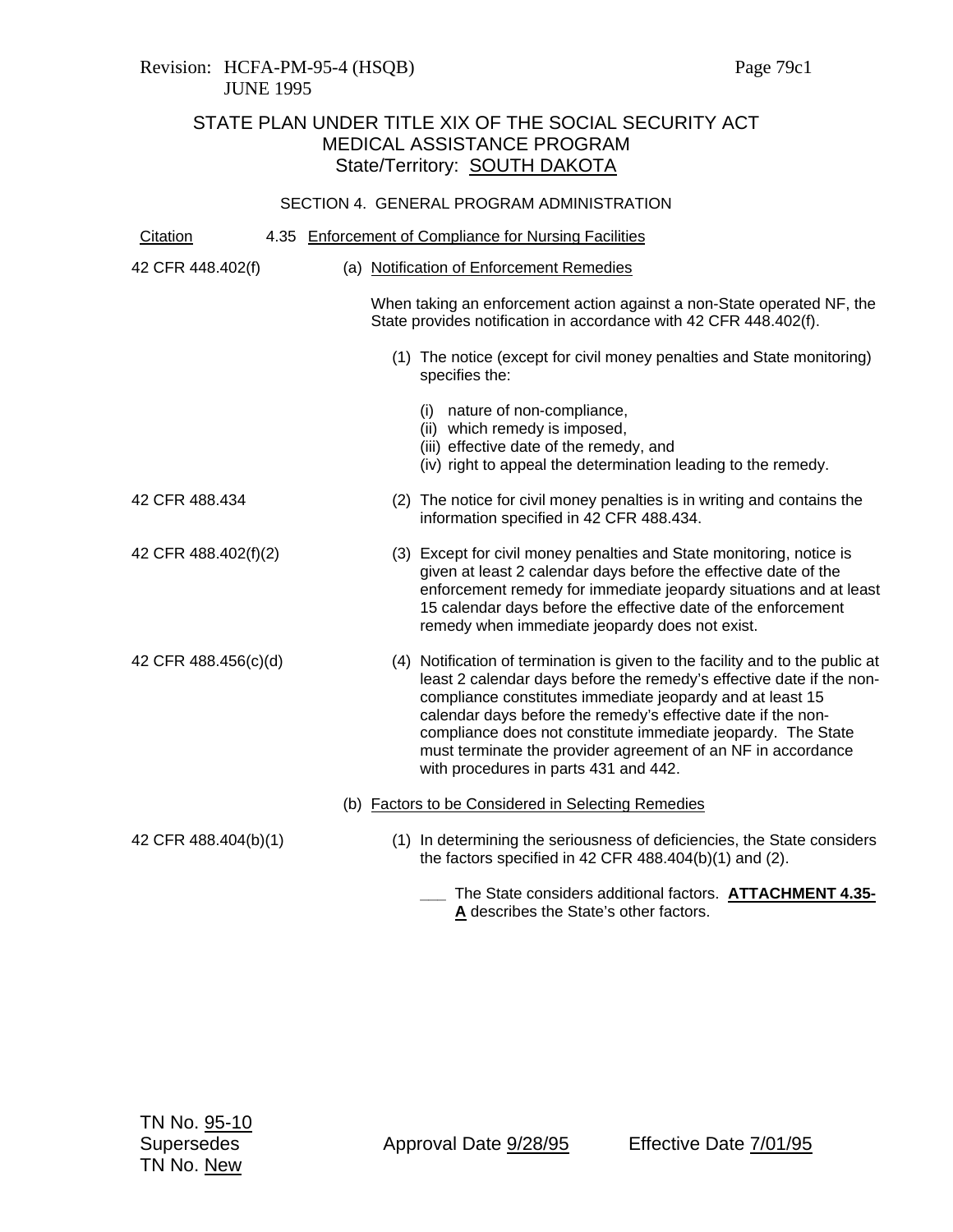### Revision: HCFA-PM-95-4 (HSQB) Page 79c2 JUNE 1995

## STATE PLAN UNDER TITLE XIX OF THE SOCIAL SECURITY ACT MEDICAL ASSISTANCE PROGRAM State/Territory: SOUTH DAKOTA

### SECTION 4. GENERAL PROGRAM ADMINISTRATION

| Citation                                                 |  | 4.35 Enforcement of Compliance for Nursing Facilities (continued)                                                                                                                                                                                                                                                                                                                                                                                                 |
|----------------------------------------------------------|--|-------------------------------------------------------------------------------------------------------------------------------------------------------------------------------------------------------------------------------------------------------------------------------------------------------------------------------------------------------------------------------------------------------------------------------------------------------------------|
|                                                          |  | (c) Application of Remedies                                                                                                                                                                                                                                                                                                                                                                                                                                       |
| 42 CFR 448.410                                           |  | (1) If there is immediate jeopardy to resident health and safety, the<br>State terminates the NF's provider agreement within 23 calendar<br>days from the date of the last survey or immediately imposes<br>temporary management to remove the threat within 23 days.                                                                                                                                                                                             |
| 42 CFR 488.417(b)<br>Section 1919(h)(2)(C) of<br>the Act |  | (2) The State imposes the denial of payment (or its approved<br>alternative) with respect to any individual admitted to an NF that<br>has not come into substantial compliance within 3 months after the<br>last day of the survey.                                                                                                                                                                                                                               |
|                                                          |  | (3) The State imposes the denial of payment for new admissions<br>remedy as specified in 42 CFR 488.417 (or its approved                                                                                                                                                                                                                                                                                                                                          |
| 42 CFR 488.414<br>Section 1919(h)(2)(D) of<br>the Act    |  | alternative) and a State monitor as specified at 42 CFR 488.422,<br>when a facility has been found to have provided substandard<br>quality of care n the last three consecutive surveys.<br>(4) The State follows the criteria specified at 42 CFR 488.408(c)(2),<br>$408(d)(2)$ , and $408(e)(2)$ when it imposes remedies in place of or in<br>addition to termination.                                                                                         |
| 42 CFR 488.408<br>Section 1919(h)(2)(A) of<br>the Act    |  | (5) When immediate jeopardy does not exist, the State terminates an<br>NF's provider agreement no later than 6 months from the finding of<br>non-compliance, if the conditions of 42 CFR 488.412(a) are not<br>met.                                                                                                                                                                                                                                               |
| 42 CFR 488.412(a)                                        |  | (d) Available Remedies                                                                                                                                                                                                                                                                                                                                                                                                                                            |
|                                                          |  | (1) The State has established the remedies defined in 42 CFR<br>488.406(b).                                                                                                                                                                                                                                                                                                                                                                                       |
| 42 CFR 488.406(b)<br>Section 1919(h)(2)(A) of<br>the Act |  | Termination<br>(i)<br>$\overline{\mathbf{X}}$<br>(ii) Temporary management<br>$\frac{\overline{x}}{\underline{x}}$<br>(iii) Denial of payment for new admissions<br>(iv) Civil money penalties<br>$\mathbf{r}$ and the state of the state of the state of the state of the state of the state of the state of the state of the state of the state of the state of the state of the state of the state of the state of the state of<br>ハート・エヌ エン・エス・エス しゅうきん しょうしん |

- **X** (v) Transfer of residents; transfer of residents with closure of facility
- **\_X\_** (vi) State monitoring

**ATTACHMENTS 4.35-B through 4.35-G** describe the criteria for applying the above remedies.

Effective July 1, 1995, the State of South Dakota has implemented ARSD 67:49:01:02 which has incorporated59 FR 56116 (November 10, 1994) into regulation.